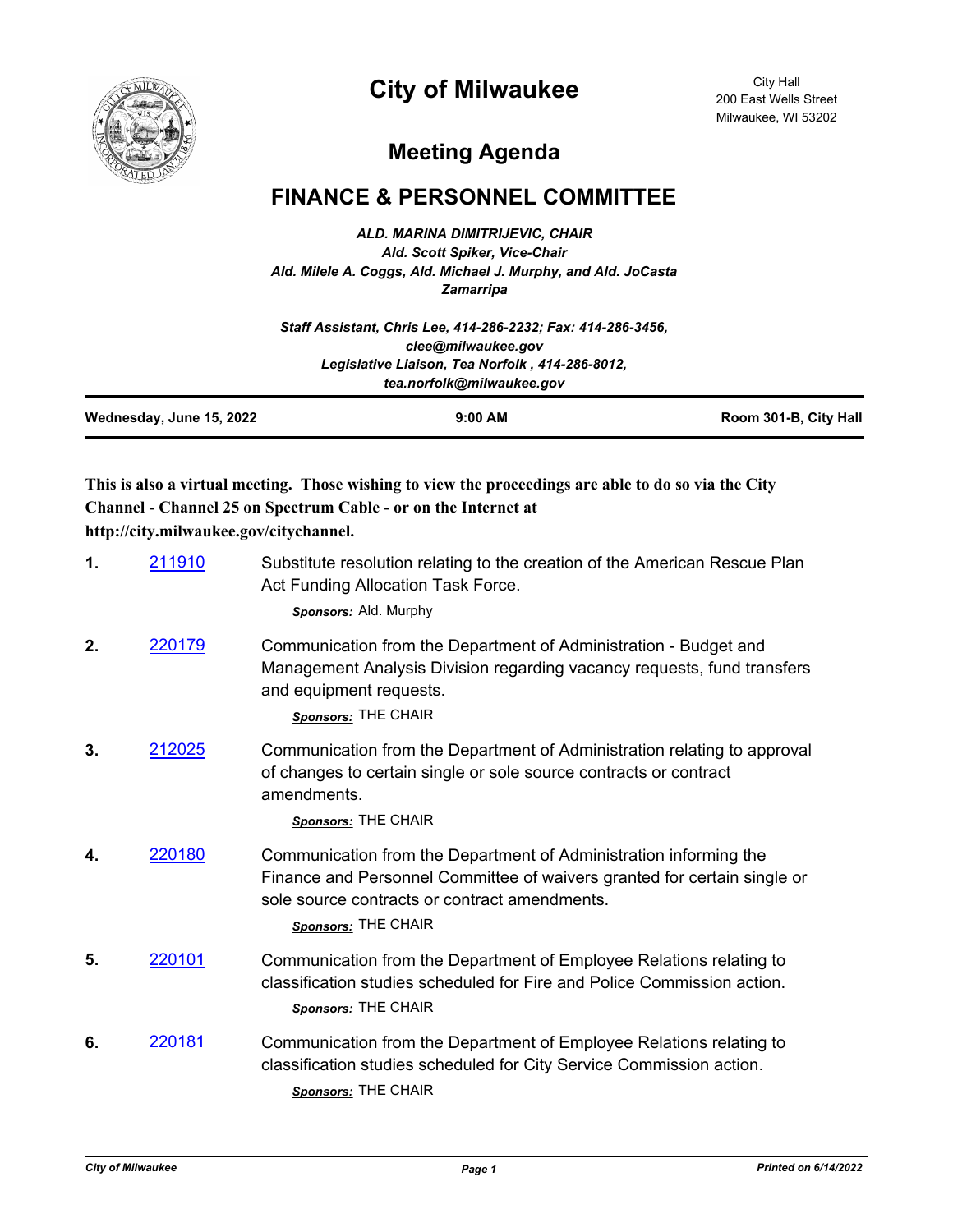| 7.  | 220244         | Communication from the Department of Employee Relations amending the<br>Salary Ordinance to add recruitment flexibility to various positions in<br>various pay ranges.<br>Sponsors: THE CHAIR                         |
|-----|----------------|-----------------------------------------------------------------------------------------------------------------------------------------------------------------------------------------------------------------------|
| 8.  | <u> 220241</u> | Communication from the Department of Employee Relations amending the<br>Salary Ordinance to add an assignment rate to the position of HRIS<br><b>Compensation Audit Specialist.</b><br>Sponsors: THE CHAIR            |
| 9.  | 220183         | Communication from the Department of Employee Relations amending the<br>Salary and Positions Ordinances relative to clerical or administrative<br>corrections.<br>Sponsors: THE CHAIR                                 |
| 10. | 212048         | Substitute Resolution authorizing settlement of claims in the lawsuit entitled<br>Hadrian, et al. v. City of Milwaukee in the amount of \$900,000 and<br>appropriating funds for this purpose.<br>Sponsors: THE CHAIR |
|     |                | -May be referred from the Judiciary and Legislation Committee                                                                                                                                                         |
| 11. | 220226         | Substitute resolution relating to the inclusion of Street Angels as a<br>participating recipient of donations in future City Combined Giving<br>campaigns.                                                            |
|     |                | Sponsors: Ald. Dimitrijevic and Ald. Zamarripa                                                                                                                                                                        |
| 12. | 220223         | An ordinance relating to clean energy financing.                                                                                                                                                                      |
|     |                | Sponsors: Ald. Dimitrijevic and Ald. Murphy                                                                                                                                                                           |
| 13. | 211631         | Substitute resolution authorizing attendance at conventions, seminars and<br>other travel.<br>Sponsors: THE CHAIR                                                                                                     |
| 14. | 220184         | A substitute ordinance to further amend the 2022 rates of pay of offices<br>and positions in the City Service.<br>Sponsors: THE CHAIR                                                                                 |
| 15. | 220185         | A substitute ordinance to further amend the 2022 offices and positions in<br>the City Service.<br>Sponsors: THE CHAIR                                                                                                 |

**This meeting will be webcast live at www.milwaukee.gov/channel25.**